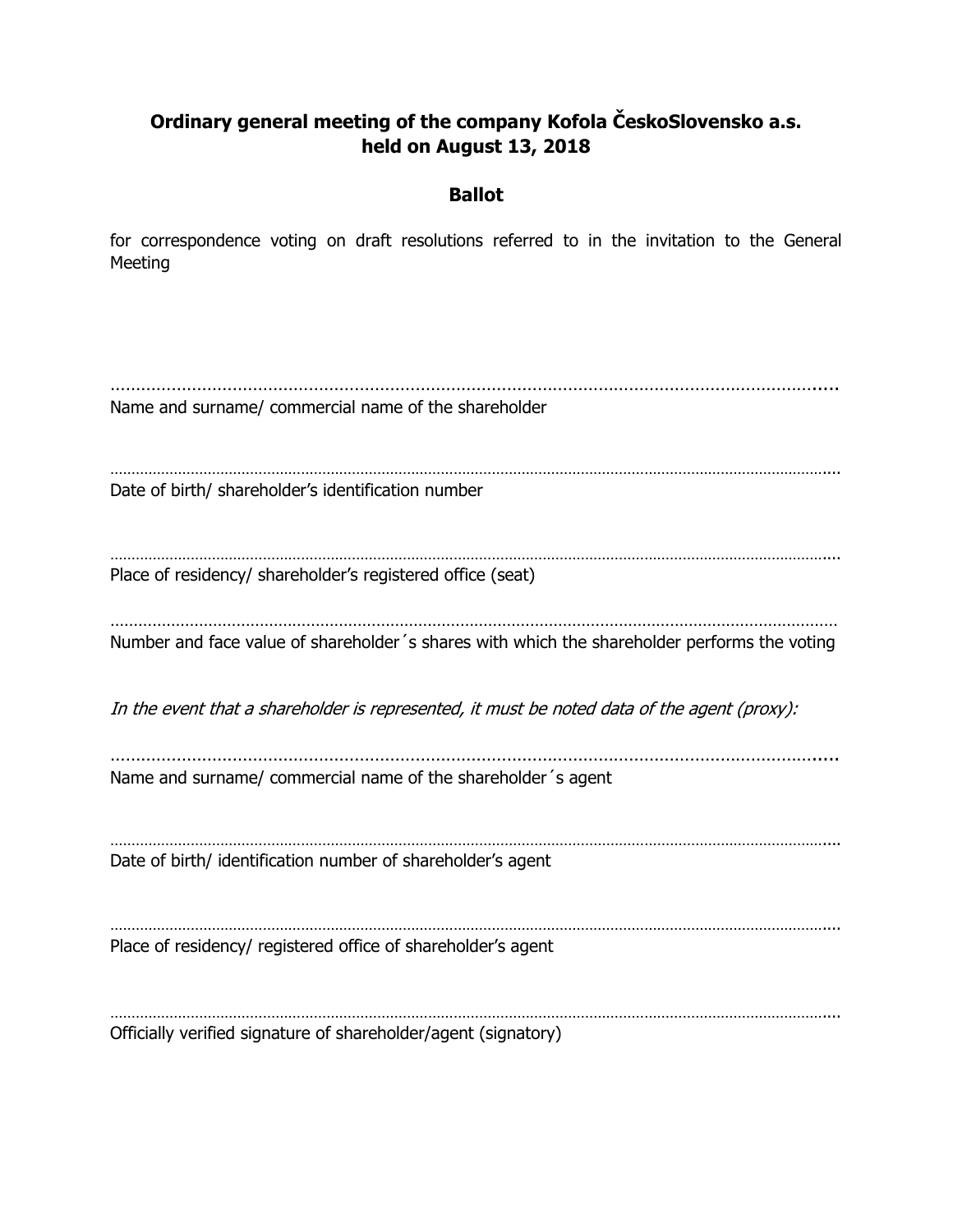### **Ordinary general meeting of the company Kofola ČeskoSlovensko a.s. held on August 13, 2018**

#### **Ballot**

for correspondence voting on draft resolutions referred to in the invitation to the General Meeting

## **Resolution of the item no. 2 : Decision on decrease of the registered capital of the Company Draft resolution:**  "The General Meeting decides on decrease of the registered capital of the company Kofola ČeskoSlovensko a.s., with its registered office at Nad Porubkou 2278/31a, Poruba, 708 00 Ostrava, ID No.: 242 61 980, registered in the Commercial Register administered by the Regional Court in Ostrava, Section B, Insert 10735 (hereinafter referred to as the "company"): 1. The registered capital of the company shall be decreased by the amount of 1,114,902,600 CZK (in words: one billion one hundred and fourteen millions nine hundred and two thousand six hundred Czech crowns), namely from the amount of 2,229,500,000 CZK (in words: two billions two hundred and twenty nine millions five hundred thousand Czech crowns) to the amount of 1,114,597,400 CZK (in words: one billion one hundred and fourteen millions five hundred and ninety seven thousand four hundred Czech crowns). 2. The reason for the proposed decrease of the registered capital of the company is to optimise the equity structure. The new structure shall ensure sufficient available resources for their future distribution to the shareholders, even in the event of potential revaluation adjustment of HOOP Polska Sp. z o.o., a Polish subsidiary in the company´s accounts and further creation of a special equity fund for the purpose of its future distribution to the shareholders of the company. 3. The registered capital of the company shall be decreased by (i) cancelling of 3,052 pcs of company´s shares in the total nominal value of 305,200 CZK, in the **FOR AGAINST ABSTAIN**

possession of the company and further by (ii)